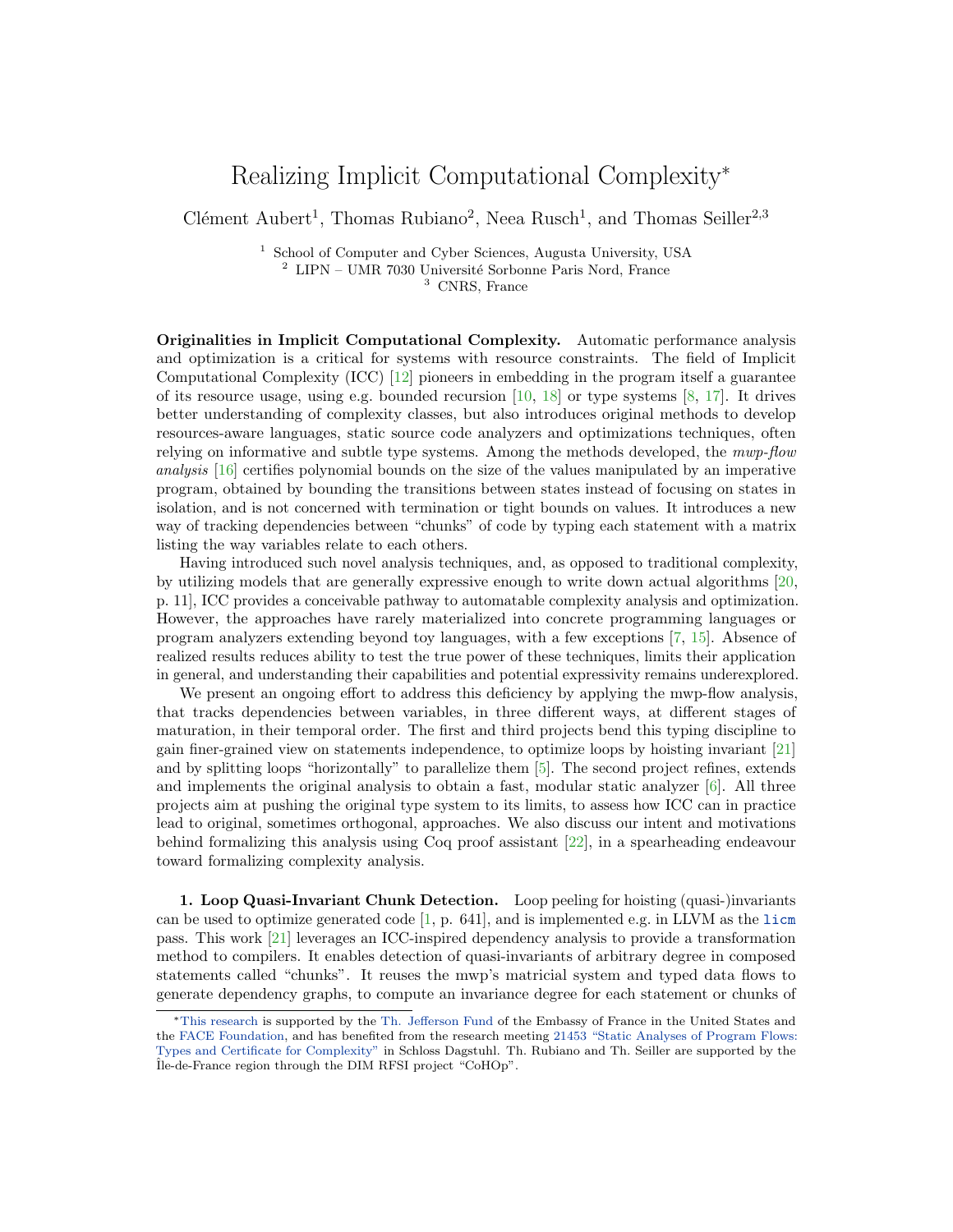statements. It then finds the maximum (worst) dependency graph for loops, and recognizes whether an entire block is quasi-invariant. If this block is an inner loop, it can be hoisted, and the computational complexity of the overall program can be decreased. A prototype analysis pass [\[3\]](#page-2-11) has been designed, proven correct and successfully implemented using a toy C parser, and as a prototype pass for the LLVM. This is the first known application of introducing ICC techniques in mainstream compilers.

2. Improved and Implemented mwp-Analysis. In an ongoing development, we improved and implemented the mwp-bounds analysis [\[16\]](#page-2-5), which certifies that the values computed by an imperative program are bounded by polynomials in the program's input, represented in a matrix of typed flows, characterizing controls from one variable to another. While this flow analysis is elegant and sound, it is also computationally costly–it manipulates non-deterministically a potentially exponential number of matrices in the size of the program [\[6,](#page-2-9) 2.3]—and missed an opportunity to leverage its built-in compositionality. We addressed both issues by expanding the original flow calculus, and adjusting its internal machinery to enable tractable analysis [\[6\]](#page-2-9), and further extended the theory with analysis of function definitions and calls—including recursive ones, a feature not widely supported [\[14,](#page-2-12) p. 359]. Our effort and theoretical development is realized in an open-source tool pymwp [\[4\]](#page-2-13), capable of automatically analyzing complexity of programs written in a subset of the C programming language.

3. Splitting Loops Horizontally to Improve Their Parallel Treatment. Our most recent effort is directed toward program optimization through loop parallelization. Using an ICC-inspired data flow-based variable dependency analysis, we can reproduce the tour de force of detecting opportunities for loop fission that have been missed by other standard analyses [\[21\]](#page-3-1). In particular, the dependency analysis allows optimizing loops by splitting them "horizontally", e.g. from for (int i = 1; i < 10; i++){a[i] = a[i-1] + i; b[i] = b[i-1] + i;} to:

for (int i = 1; i < 10; i++){a[i] = a[i-1] + i;} for (int i = 1; i < 10; i++){b[i] = b[i-1] + i;}

Our approach can process loop-carried dependencies [\[11,](#page-2-14) 3.5.2]–such as the one illustrated above–and optimizes while loops [\[5,](#page-2-8) Sect. 5].—and, more generally, loops whose trip-count cannot be known at compilation time—that are completely ignored by OpenMP [\[11,](#page-2-14) 3.2.2], and generally present great difficulty and often prevent optimization [\[5,](#page-2-8) Sect. A]. Combined with OpenMP pragma directives, this approach gives a speed-up "as good as" AutoPar-Clava which "compare[s] favorably with closely related auto-parallelization compilers"  $[2, p. 1]$  $[2, p. 1]$  when both are applicable that can be integrated in automatic parallelization pipelines [\[5,](#page-2-8) Sect. B]. Our benchmark, shared at <https://github.com/statycc/icc-fission>, substantiate experimentally those claims and provides further evidence.

... and Pushing Even Further. From there, many other directions can be explored. Since ICC techniques tend to be designed for simpler program syntax, compiler intermediate representations present an ideal location and point of integration for performing analyses. Implementing the analysis in certified tools such as the CompCert compiler [\[19\]](#page-3-3) (or, more precisely, its static single assignment version [\[9\]](#page-2-16)) naturally necessitates certifying the complexity analysis, and we plan to pursue this effort using the Coq proof assistant [\[22\]](#page-3-2). The plasticity of both compilers and of the implemented analysis should facilitate porting our results to support further programming languages in addition to C. As complexity analysis is difficult in Coq [\[13\]](#page-2-17), we believe a push would be welcome, and that ICC provides the necessary tools for it.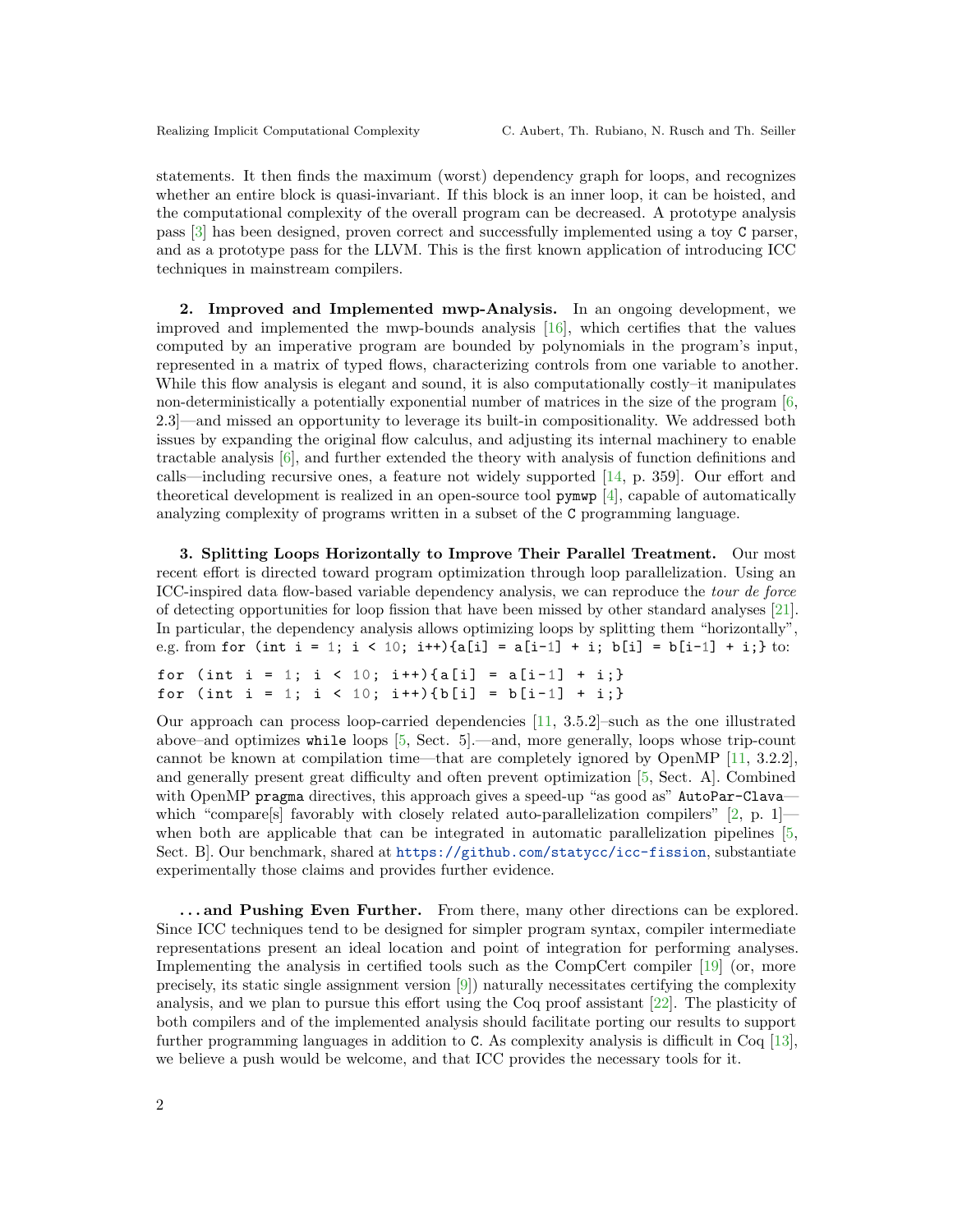## References

- <span id="page-2-10"></span>[1] Alfred V. Aho, Monica S. Lam, Ravi Sethi, and Jeffrey D. Ullman. Compilers: Principles, Techniques, and Tools (2nd Edition). Addison Wesley, August 2006.
- <span id="page-2-15"></span>[2] Hamid Arabnejad, João Bispo, João M. P. Cardoso, and Jorge G. Barbosa. Source-to-source compilation targeting openmp-based automatic parallelization of C applications. J. Supercomput., 76(9):6753–6785, Sep 2020. [doi:10.1007/s11227-019-03109-9](https://doi.org/10.1007/s11227-019-03109-9).
- <span id="page-2-11"></span>[3] Clément Aubert, Thomas Rubiano, Neea Rusch, and Thomas Seiller. Lqicm on c toy parser. URL: [https://github.com/statycc/LQICM\\_On\\_C\\_Toy\\_Parser](https://github.com/statycc/LQICM_On_C_Toy_Parser).
- <span id="page-2-13"></span>[4] Clément Aubert, Thomas Rubiano, Neea Rusch, and Thomas Seiller. pymwp: MWP analysis in Python. URL: <https://github.com/statycc/pymwp/>.
- <span id="page-2-8"></span>[5] Clément Aubert, Thomas Rubiano, Neea Rusch, and Thomas Seiller. A Novel Loop Fission Technique Inspired by Implicit Computational Complexity. Submitted to [ATVA 2022,](https://atva-conference.org/2022/) May 2022. URL: <https://hal.archives-ouvertes.fr/hal-03669387>.
- <span id="page-2-9"></span>[6] Clément Aubert, Thomas Rubiano, Neea Rusch, and Thomas Seiller. mwp-analysis improvement and implementation: Realizing implicit computational complexity. In Amy Felty, editor, 7th International Conference on Formal Structures for Computation and Deduction (FSCD), LIPIcs. Schloss Dagstuhl, March 2022. To appear. URL: <https://hal.archives-ouvertes.fr/hal-03596285>.
- <span id="page-2-6"></span>[7] Martin Avanzini and Ugo Dal Lago. Automating sized-type inference for complexity analysis. Proc. ACM Program. Lang., 1(ICFP):43:1–43:29, 2017. [doi:10.1145/3110287](https://doi.org/10.1145/3110287).
- <span id="page-2-3"></span>[8] Patrick Baillot and Kazushige Terui. Light types for polynomial time computation in lambdacalculus. In LICS, pages 266–275. IEEE Computer Society, 2004. [doi:10.1109/LICS.2004.1319621](https://doi.org/10.1109/LICS.2004.1319621).
- <span id="page-2-16"></span>[9] Gilles Barthe, Delphine Demange, and David Pichardie. Formal verification of an SSA-based middleend for compcert. ACM Trans. Program. Lang. Syst., 36(1):4:1-4:35, 2014. [doi:10.1145/2579080](https://doi.org/10.1145/2579080).
- <span id="page-2-1"></span>[10] Stephen J. Bellantoni and Stephen Arthur Cook. A new recursion-theoretic characterization of the polytime functions (extended abstract). In S. Rao Kosaraju, Mike Fellows, Avi Wigderson, and John A. Ellis, editors, STOC, pages 283–93. ACM, 1992. [doi:10.1145/129712.129740](https://doi.org/10.1145/129712.129740).
- <span id="page-2-14"></span>[11] Rohit Chandra, Ramesh Menon, Leo Dagum, David Kohr, Dror Maydan, and Jeff McDonald. Parallel Programming in OpenMP. Morgan Kaufmann, Oxford, England, October 2000.
- <span id="page-2-0"></span>[12] Ugo Dal Lago. A short introduction to implicit computational complexity. In Nick Bezhanishvili and Valentin Goranko, editors, ESSLLI, volume 7388 of LNCS, pages 89–109. Springer, 2011. [doi:10.1007/978-3-642-31485-8\\_3](https://doi.org/10.1007/978-3-642-31485-8_3).
- <span id="page-2-17"></span>[13] Armaël Guéneau. Mechanized Verification of the Correctness and Asymptotic Complexity of Programs. (Vérification mécanisée de la correction et complexité asymptotique de programmes). PhD thesis, Inria, Paris, France, 2019. URL: <https://tel.archives-ouvertes.fr/tel-02437532>.
- <span id="page-2-12"></span>[14] Emmanuel Hainry, Emmanuel Jeandel, Romain Péchoux, and Olivier Zeyen. Complexityparser: An automatic tool for certifying poly-time complexity of Java programs. In Antonio Cerone and Peter Csaba Olveczky, editors, *Theoretical Aspects of Computing - ICTAC 2021 - 18th International* Colloquium, Virtual Event, Nur-Sultan, Kazakhstan, September 8-10, 2021, Proceedings, volume 12819 of LNCS, pages 357–365. Springer, 2021. [doi:10.1007/978-3-030-85315-0\\_20](https://doi.org/10.1007/978-3-030-85315-0_20).
- <span id="page-2-7"></span>[15] Jan Hoffmann, Klaus Aehlig, and Martin Hofmann. Resource aware ML. In P. Madhusudan and Sanjit A. Seshia, editors, *Computer Aided Verification - 24th International Conference, CAV 2012*, Berkeley, CA, USA, July 7-13, 2012 Proceedings, volume 7358 of LNCS, pages 781–786. Springer, 2012. [doi:10.1007/978-3-642-31424-7\\_64](https://doi.org/10.1007/978-3-642-31424-7_64).
- <span id="page-2-5"></span>[16] Neil D. Jones and Lars Kristiansen. A flow calculus of mwp-bounds for complexity analysis. ACM Trans. Comput. Log., 10(4):28:1–28:41, 2009. [doi:10.1145/1555746.1555752](https://doi.org/10.1145/1555746.1555752).
- <span id="page-2-4"></span>[17] Yves Lafont. Soft linear logic and polynomial time. Theor. Comput. Sci., 318(1):163–180, 2004. [doi:10.1016/j.tcs.2003.10.018](https://doi.org/10.1016/j.tcs.2003.10.018).
- <span id="page-2-2"></span>[18] Daniel Leivant. Stratified functional programs and computational complexity. In Mary S. Van Deusen and Bernard Lang, editors, Conference Record of the Twentieth Annual ACM SIGPLAN-